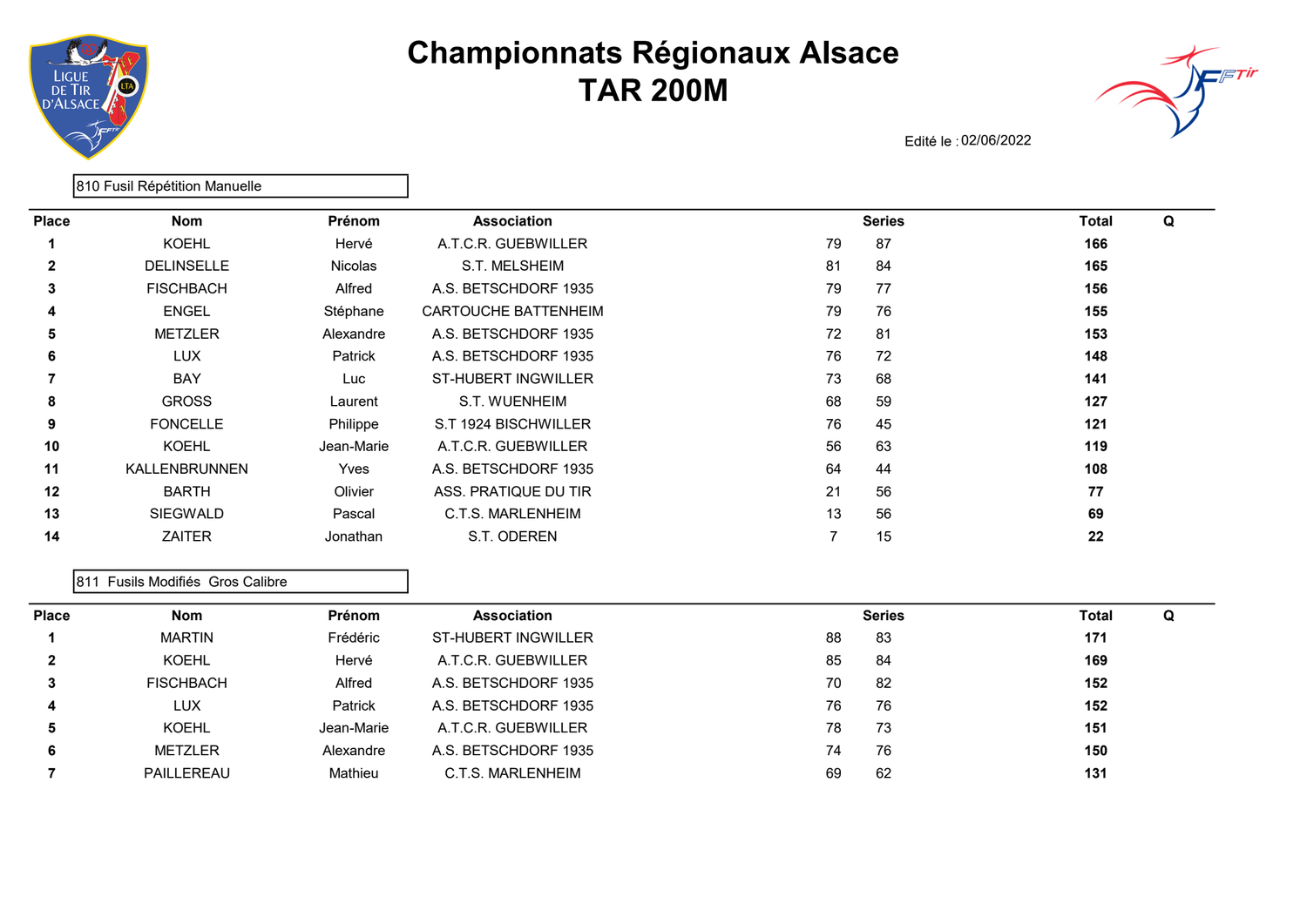

## Championnats Régionaux Alsace TAR 200M



|              | 812 Fusils Modifiés Petit Calibre |                |                            |    |               |              |   |
|--------------|-----------------------------------|----------------|----------------------------|----|---------------|--------------|---|
| <b>Place</b> | <b>Nom</b>                        | Prénom         | <b>Association</b>         |    | <b>Series</b> | <b>Total</b> | Q |
|              | KLOTZ-SCHELL                      | Christophe     | <b>ST-HUBERT INGWILLER</b> | 87 | 91            | 178          |   |
| $\mathbf{2}$ | <b>FIORE</b>                      | Frédéric       | <b>ST-HUBERT INGWILLER</b> | 87 | 80            | 167          |   |
| 3            | <b>BAY</b>                        | Luc            | <b>ST-HUBERT INGWILLER</b> | 77 | 87            | 164          |   |
|              | <b>DAMM</b>                       | Philippe       | ASS. PRATIQUE DU TIR       | 82 | 76            | 158          |   |
| 5            | <b>DELINSELLE</b>                 | <b>Nicolas</b> | S.T. MELSHEIM              | 35 | 76            | 111          |   |
|              | 815 FSA - Gros Calibre            |                |                            |    |               |              |   |
| <b>Place</b> | <b>Nom</b>                        | Prénom         | <b>Association</b>         |    | <b>Series</b> | <b>Total</b> | Q |
|              | <b>DELINSELLE</b>                 | <b>Nicolas</b> | S.T. MELSHEIM              | 85 | 83            | 168          |   |
| $\mathbf{2}$ | <b>LUX</b>                        | Patrick        | A.S. BETSCHDORF 1935       | 79 | 75            | 154          |   |
| 3            | <b>BARTH</b>                      | Olivier        | ASS. PRATIQUE DU TIR       | 82 | 65            | 147          |   |
| 4            | <b>FISCHBACH</b>                  | Alfred         | A.S. BETSCHDORF 1935       | 79 | 67            | 146          |   |
| 5            | <b>METZLER</b>                    | Alexandre      | A.S. BETSCHDORF 1935       | 77 | 64            | 141          |   |
| 6            | <b>KOEHL</b>                      | Hervé          | A.T.C.R. GUEBWILLER        | 69 | 69            | 138          |   |
|              | <b>GROSS</b>                      | Laurent        | S.T. WUENHEIM              | 74 | 63            | 137          |   |
| 8            | <b>KOEHL</b>                      | Jean-Marie     | A.T.C.R. GUEBWILLER        | 55 | 66            | 121          |   |
| 9            | <b>ENGEL</b>                      | Stéphane       | CARTOUCHE BATTENHEIM       | 52 | 42            | 94           |   |
| 10           | <b>MUNCH</b>                      | Christian      | S.T. SIERENTZ              | 59 | 27            | 86           |   |
| 11           | ZAITER                            | Jonathan       | S.T. ODEREN                | 16 | 20            | 36           |   |